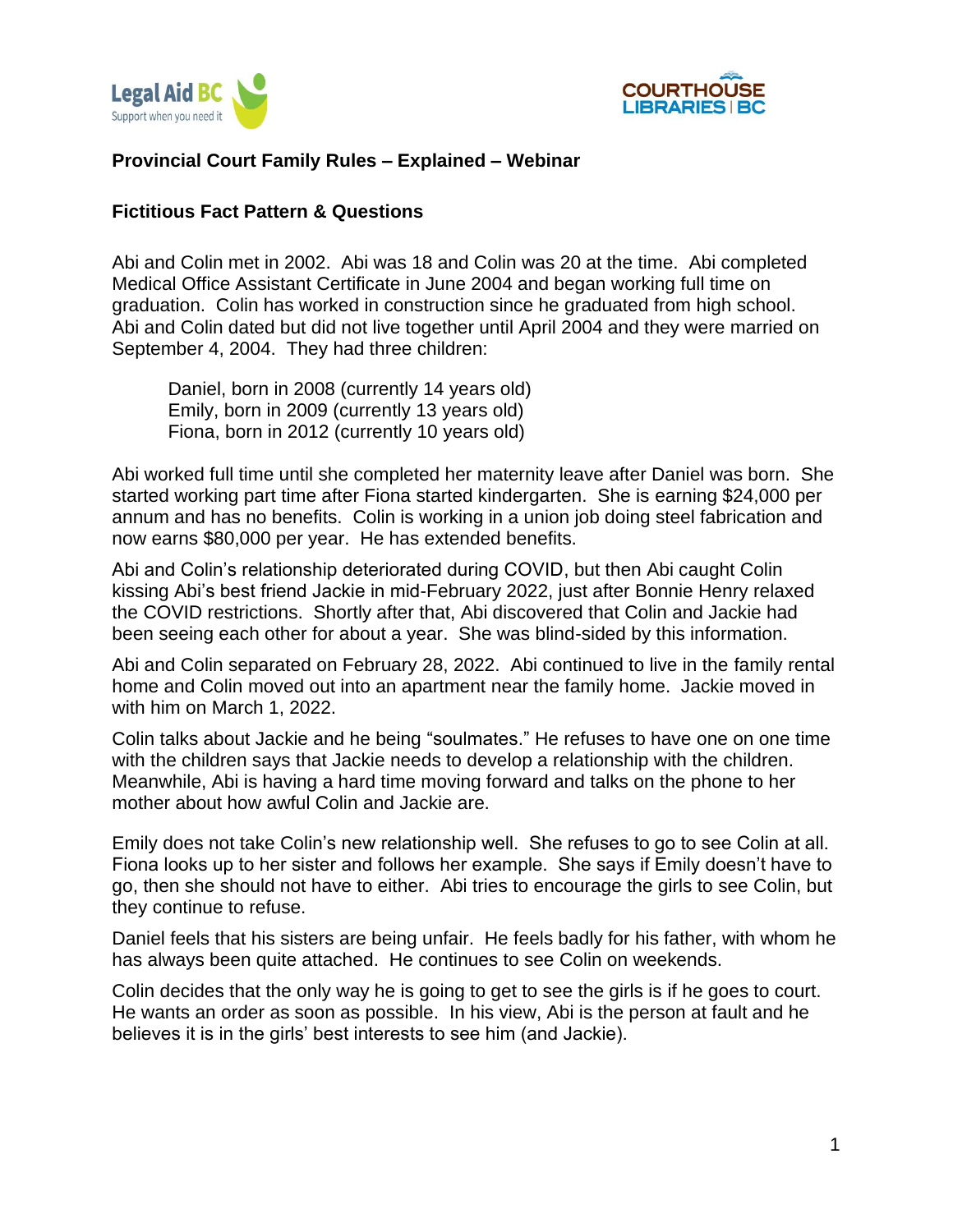



# **Question 1: What document(s) does Colin complete?**

# **Question 2: Is there any way for Colin to apply to court for an immediate parenting time order?**

Colin fills out an Application about a Family Law Matter and heads to the nearest registry at lunch time to file the document. He applies for guardianship, shared parental responsibilities, shared parenting time, and child support. He wants a one week on and one week off schedule.

#### **Question 3: Is Colin able to file the Application about a Family Law Matter?**

**Question 4: What does Colin have to do in order to get in front of a Judge?**

Abi hasn't been able to contribute financially so Colin has applied for jobs out of town and recently got a much better paying job in Alberta and wants to relocate with the kids.

#### **Question 5: What steps does Colin need to take?**

Abi learns from the kids that Colin and Jackie are planning to move to Great Slave Lake and to take the kids with them.

**Question 6: What can Abi do if she opposes the move?**

# **BREAK – 10 MIN**

Assume that the children remain with Abi and that Colin and Jackie moved away a year ago to Great Slave Lake. Colin has little actual contact despite an Order that provides parenting time.

Assume that Abi had been in a motor vehicle accident. The accident was serious and Abi was hospitalized for a while and put on opioid pain killers. She became addicted to them and had a difficult time when her prescription was terminated. After Colin moves away, Abi began to misuse prescription medication that she purchased on the street.